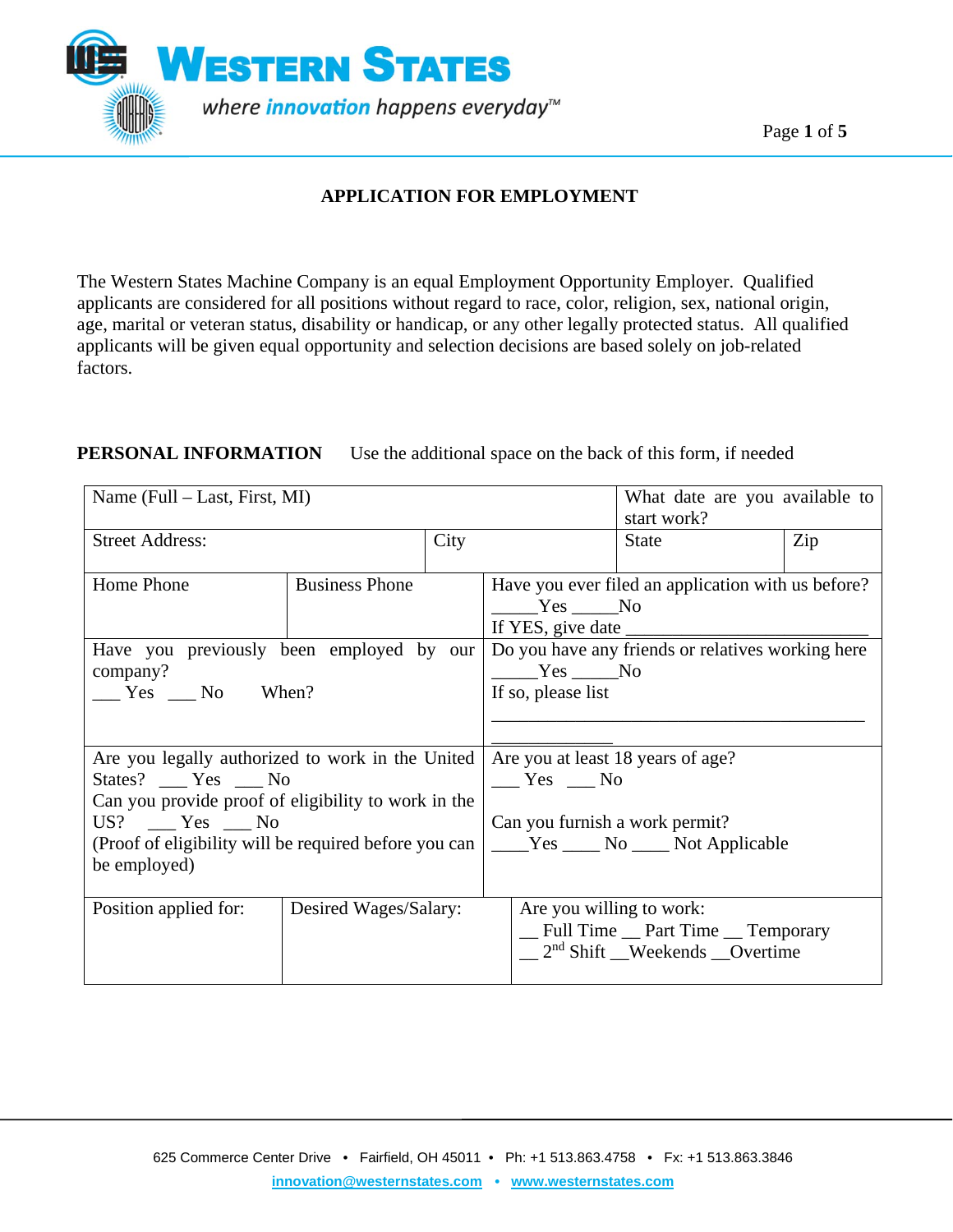

#### **EDUCATION**

| <b>Elementary School</b>                                                                                                                                                                                         |              | Circle grade completed $1 \t2 \t3 \t4 \t5 \t6 \t7$ |                   | - 8                |
|------------------------------------------------------------------------------------------------------------------------------------------------------------------------------------------------------------------|--------------|----------------------------------------------------|-------------------|--------------------|
| City/State                                                                                                                                                                                                       |              |                                                    |                   |                    |
| High School                                                                                                                                                                                                      | Circle grade |                                                    |                   |                    |
|                                                                                                                                                                                                                  | completed    |                                                    | Did you graduate? |                    |
| City/State                                                                                                                                                                                                       | 1            | 2<br>3<br>$\overline{4}$                           |                   |                    |
| College                                                                                                                                                                                                          |              | Degree Received Or                                 | Average           | Course major/Field |
|                                                                                                                                                                                                                  |              | Expected                                           | Grade             |                    |
| City/State                                                                                                                                                                                                       |              |                                                    |                   |                    |
| College                                                                                                                                                                                                          |              | Degree Received Or                                 | Average           | Course Major/Field |
|                                                                                                                                                                                                                  |              | Expected                                           | Grade             |                    |
| City/State                                                                                                                                                                                                       |              |                                                    |                   |                    |
| Other job-related, educational institutions, licenses, certifications, any specialized<br>apprenticeship, skills or any additional information you feel may be helpful to us in considering your<br>application. |              |                                                    |                   | training,          |

Do you have a reliable means of transportation to and from work?

#### **EMPLOYMENT HISTORY (List below last employers, starting with the most recent one first)**

| <b>Present or Last Position</b> | Name of Company                     |  |                               |  | From Mo/Yr<br>To Mo/Yr   |                               |  |
|---------------------------------|-------------------------------------|--|-------------------------------|--|--------------------------|-------------------------------|--|
| <b>Street Address:</b>          |                                     |  | City                          |  | <b>State</b>             | Zip                           |  |
| Duties:                         |                                     |  | Reason for Leaving:           |  |                          |                               |  |
| <b>Starting Annual Salary</b>   | Final Annual<br>Salary              |  | <b>Bonus</b>                  |  | Commission               |                               |  |
| Name of Supervisor              | Title & Department<br>of Supervisor |  | Phone Number of<br>Supervisor |  | contact your supervisor? | If currently employed, may we |  |

| <b>Next Previous Position</b> | Name of Company |      | From Mo/Yr | $\overline{\mathrm{L}}$ To Mo/Yr |
|-------------------------------|-----------------|------|------------|----------------------------------|
| <b>Street Address:</b>        |                 | City | State      | Zip                              |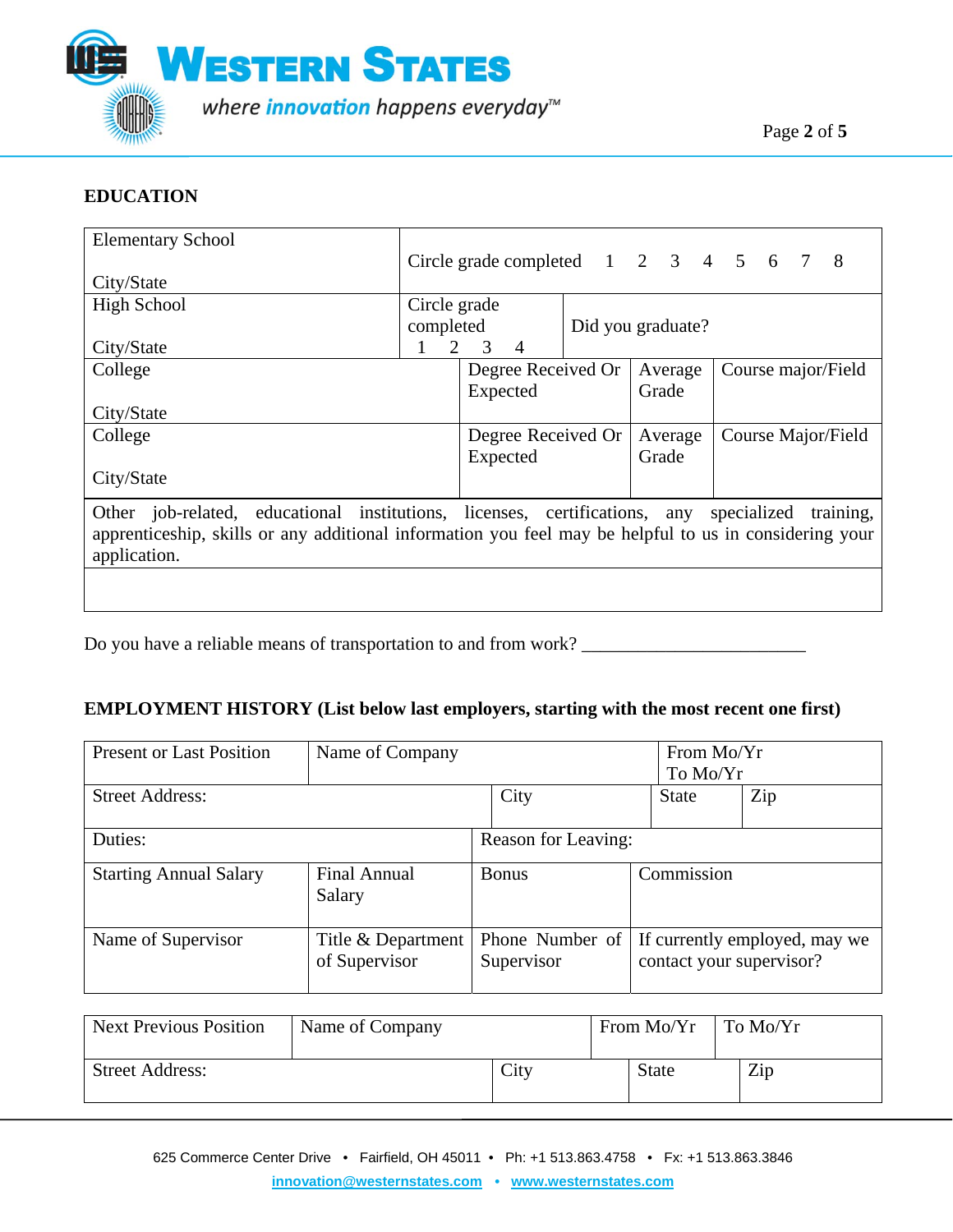

| Duties:                       |                            | Reason for Leaving: |                                    |            |                               |
|-------------------------------|----------------------------|---------------------|------------------------------------|------------|-------------------------------|
| <b>Starting Annual Salary</b> | <b>Final Annual Salary</b> |                     | <b>Bonus</b>                       | Commission |                               |
| Name of Supervisor            |                            |                     | Title and Department of Supervisor |            | Phone Number of<br>Supervisor |

| <b>Next Previous Position</b> |  | Name of Company                            |  |                     |  | From $Mo/Yr$ |            |  | To Mo/Yr        |
|-------------------------------|--|--------------------------------------------|--|---------------------|--|--------------|------------|--|-----------------|
| <b>Street Address:</b>        |  | City                                       |  | <b>State</b>        |  |              | Zip        |  |                 |
| Duties:                       |  |                                            |  | Reason for Leaving: |  |              |            |  |                 |
| <b>Starting Annual Salary</b> |  | <b>Final Annual Salary</b><br><b>Bonus</b> |  |                     |  |              |            |  | Commission      |
| Name of Supervisor            |  | Title and Department of Supervisor         |  |                     |  |              | Supervisor |  | Phone Number of |

| <b>Next Previous Position</b> |  | Name of Company                    |                     |              | From $Mo/Yr$ |  |            | To Mo/Yr |                 |
|-------------------------------|--|------------------------------------|---------------------|--------------|--------------|--|------------|----------|-----------------|
| <b>Street Address:</b>        |  |                                    |                     | City         | <b>State</b> |  |            |          | Zip             |
| Duties:                       |  |                                    | Reason for Leaving: |              |              |  |            |          |                 |
| <b>Starting Annual Salary</b> |  | <b>Final Annual Salary</b>         |                     | <b>Bonus</b> |              |  |            |          | Commission      |
| Name of Supervisor            |  | Title and Department of Supervisor |                     |              |              |  | Supervisor |          | Phone Number of |

#### **REFERENCES**

List at least three responsible adults who have knowledge of your work ethic, experience, and ability (Do not include relatives)

| Name | Address | Telephone No. | Occupation |
|------|---------|---------------|------------|
|      |         |               |            |

\_\_\_\_\_\_\_\_\_\_\_\_\_\_\_\_\_\_\_\_\_\_\_\_\_\_\_\_\_\_\_\_\_\_\_\_\_\_\_\_\_\_\_\_\_\_\_\_\_\_\_\_\_\_\_\_\_\_\_\_\_\_\_\_\_\_\_\_\_\_\_\_\_\_\_\_\_\_\_\_\_

 **\_\_\_\_\_\_\_\_\_\_\_\_\_\_\_\_\_\_\_\_\_\_\_\_\_\_\_\_\_\_\_\_\_\_\_\_\_\_\_\_\_\_\_\_\_\_\_\_\_\_\_\_\_\_\_\_\_\_\_\_\_\_\_\_\_\_\_\_\_\_\_\_\_\_\_\_\_\_\_\_\_**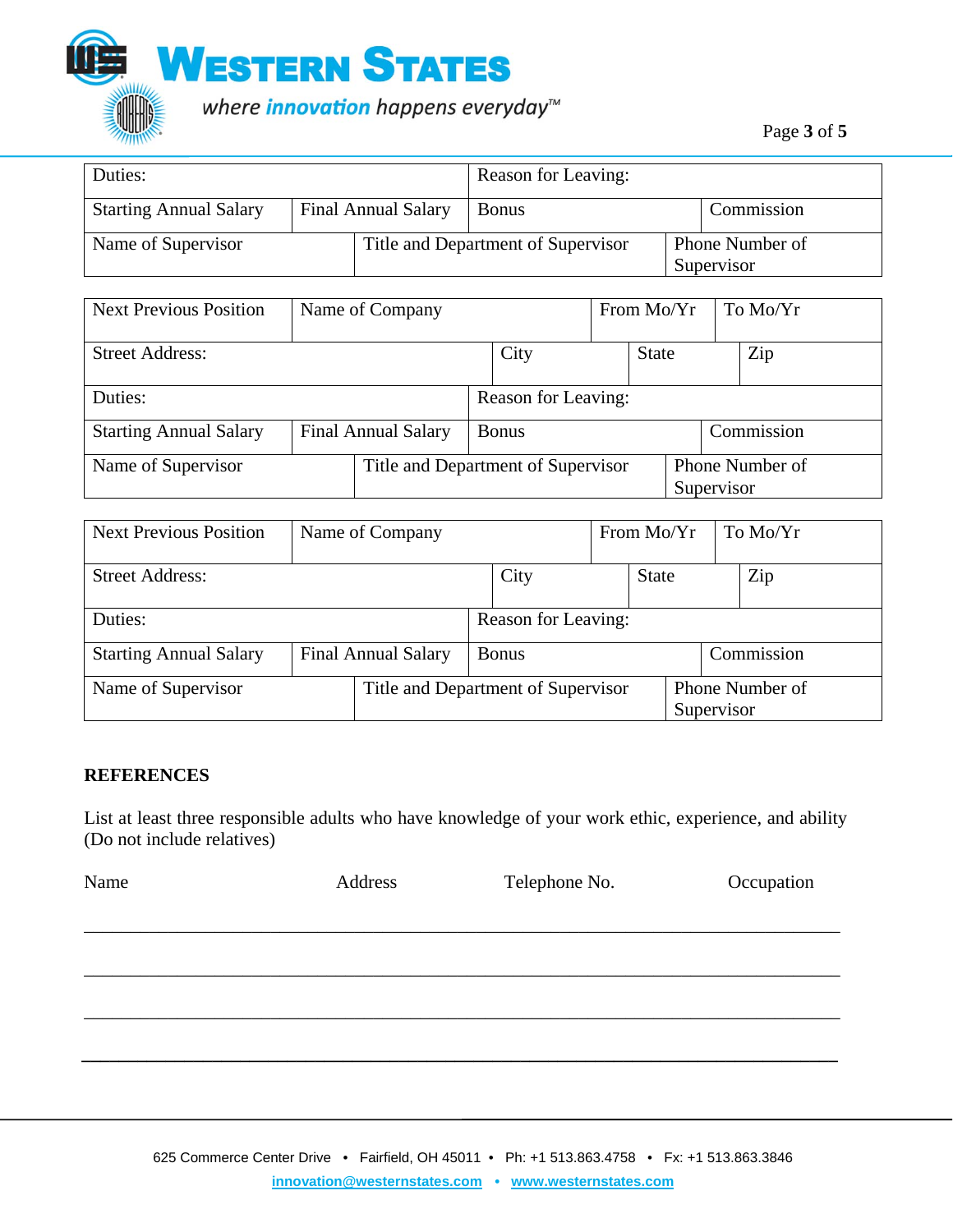Page **4** of **5**



# **PLEASE READ THE FOLLOWING STATEMENTS CAREFULLY BEFORE SIGNING**

# **JOB APPLICANT'S AGREEMENT AND CERTIFICATION**

- In consideration of my employment, I agree to conform to the policies and procedures of the company. I understand that in accepting this application, the company is in no way obligated to provide me with employment and that I am not obligated to accept employment if offered. Furthermore, if employed, I understand that I am employed at will and that my employment and compensation can be terminated with or without reason, and with or without notice at any time.
- I understand that this application will be kept on file for one year from the date completed, after which time I would have to reapply in accordance with established company procedures.
- I certify that the facts contained in this application are true and complete to the best of my knowledge. I understand that any misrepresentation or falsification of information or significant omissions on either this application or during the pre-employment process will result in my application being rejected, or, may be cause for subsequent dismissal if I am hired.
- I also understand that any offer of employment is conditioned on pre-employment procedures, which includes a background check, tests and documentation. I will, upon request, sign all necessary consent and authorization and release forms. I voluntarily and knowingly authorize the company and/or its agents, to verify any aspect of the information contained in my employment application or through public and private sources. I authorize any third party organization to perform a consumer report and background investigation. I also authorize and consent any companies, schools or persons listed on this application (or accompanying resume) to give any information regarding my employment, qualifications and character to (Company). I understand that the employment information may include, but is not necessarily limited to, performance evaluation and reports, job descriptions, disciplinary reports, letters of reprimand, and opinions regarding my suitability for employment possessed by it.
- I voluntarily and knowingly, fully release and discharge, absolve, indemnify and hold harmless you, your agents and any former employer, person, firm, corporation, school or government agency, its officers, employees and agents from any and all claims, liability, demands, causes of action, damages, or costs, including attorney's fees, present or future, whether known or unknown, anticipated or unanticipated, arising from or incident to the disclosure or release of any such information to you, your agents, or consumer reporting agency.